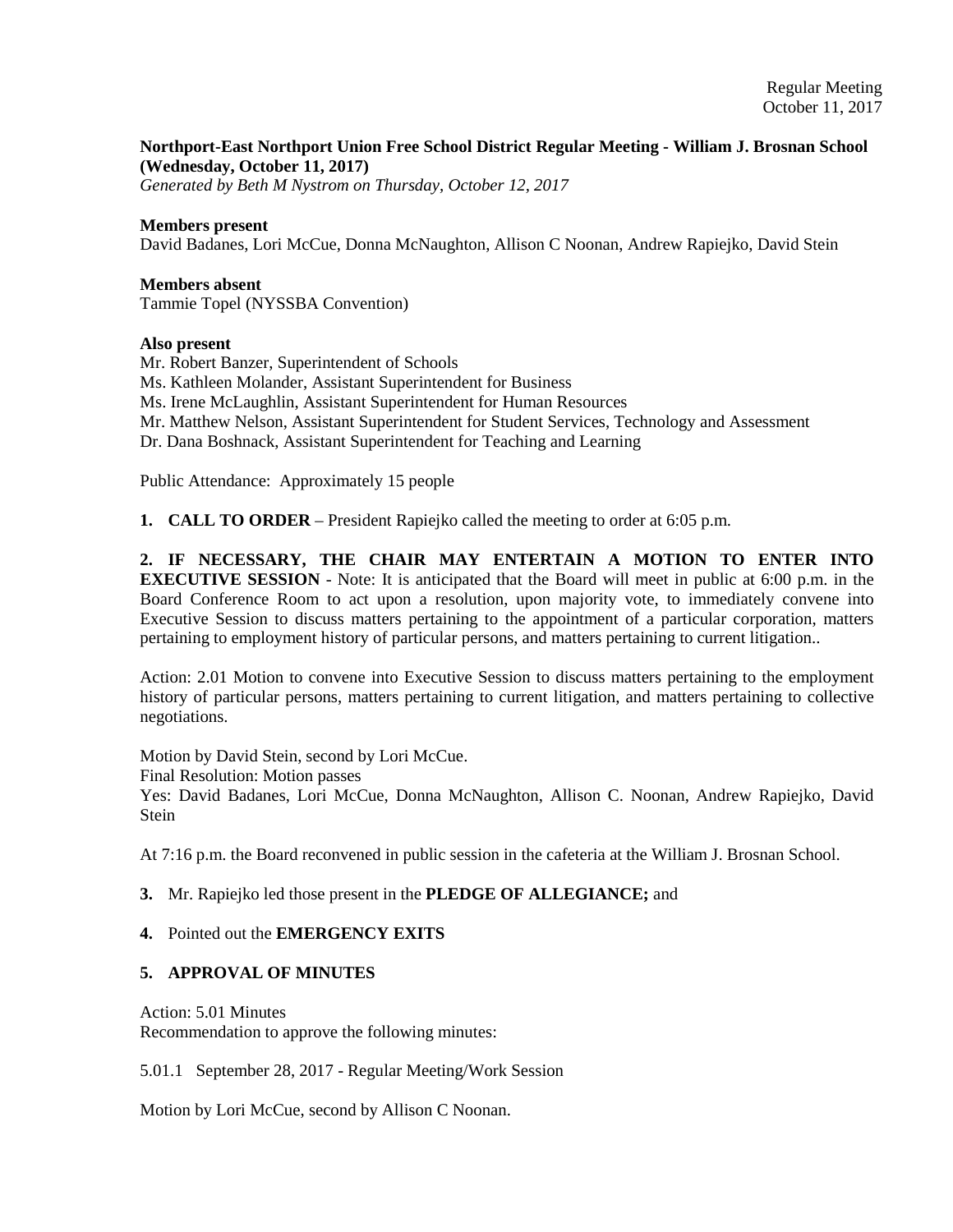Final Resolution: Motion Passes

Yes: David Badanes, Lori McCue, Donna McNaughton, Allison C Noonan, Andrew Rapiejko, David Stein

# **6. STUDENT AND STAFF RECOGNITION/ANNOUNCEMENTS FROM THE SUPERINTENDENT OF SCHOOLS**

Information: 6.01 Upcoming Meetings

President Rapiejko announced the upcoming meetings of October 26<sup>th</sup>, November 16<sup>th</sup> and November 30<sup>th</sup>. Mr. Rapiejko mentioned that the BOCES annual dinner featuring student work is being held on November 30<sup>th</sup> and the Board may want to discuss changing the November 30<sup>th</sup> Board meeting on October 26<sup>th</sup> when all Trustees will be present.

**7. COMMUNICATIONS** - Please Note: This is the opportunity for persons who had written letters to the Board to speak to the Board regarding the issues raised in their communications. Speakers are asked to keep their comments brief, and to speak no longer than 5 minutes.

**8. PUBLIC COMMENT/PARTICIPATION** - Please Note: Community members are invited to share their questions, comments, or concerns with the School Board. When speaking, citizens should state their name and address for the record and limit their presentation to 5 minutes. Where possible, the Board will answer factual questions immediately. A written response may be provided when information is not available. If a response would involve discussion of Board Policy or decisions which might be of interest to citizens not present at the meeting, the Board may place the item on a future meeting agenda.

| Name                         | Comment                                                                                          |
|------------------------------|--------------------------------------------------------------------------------------------------|
| Mike Gozelski                | Stated that he was happy that the bleachers are done and that the football players,              |
| <b>Football Booster Club</b> | cheerleaders, band, Tigerettes and community are all excited about homecoming                    |
| President                    | weekend.                                                                                         |
| Denise Schwartz              | Stated that the asbestos removal when the sink was repaired at Northport Middle                  |
| Parent                       | School took place when school was in session. Ms. Schwartz stated that                           |
|                              | permanent changes need to be done throughout the District including repairs to all<br>buildings. |

President Rapiejko stated that he has worked in environmental health for over 30 years and the health and safety for students, staff and the community is a high priority. In 2009 he requested that the Board adopt a policy regarding asbestos abatement wherein it would only take place when students were not in the buildings.

Superintendent Banzer stated that when the repair was being performed on the pipe there was a disturbance and at that point all work stopped and asbestos protocols were followed. The abatement took place on a Saturday when students were not in the building.

Tara Mackey Stated that her questions had been answered. Parent

# **9. SPECIAL REPORTS**

Action, Presentations: 9.02 Annual Report of the Independent Auditor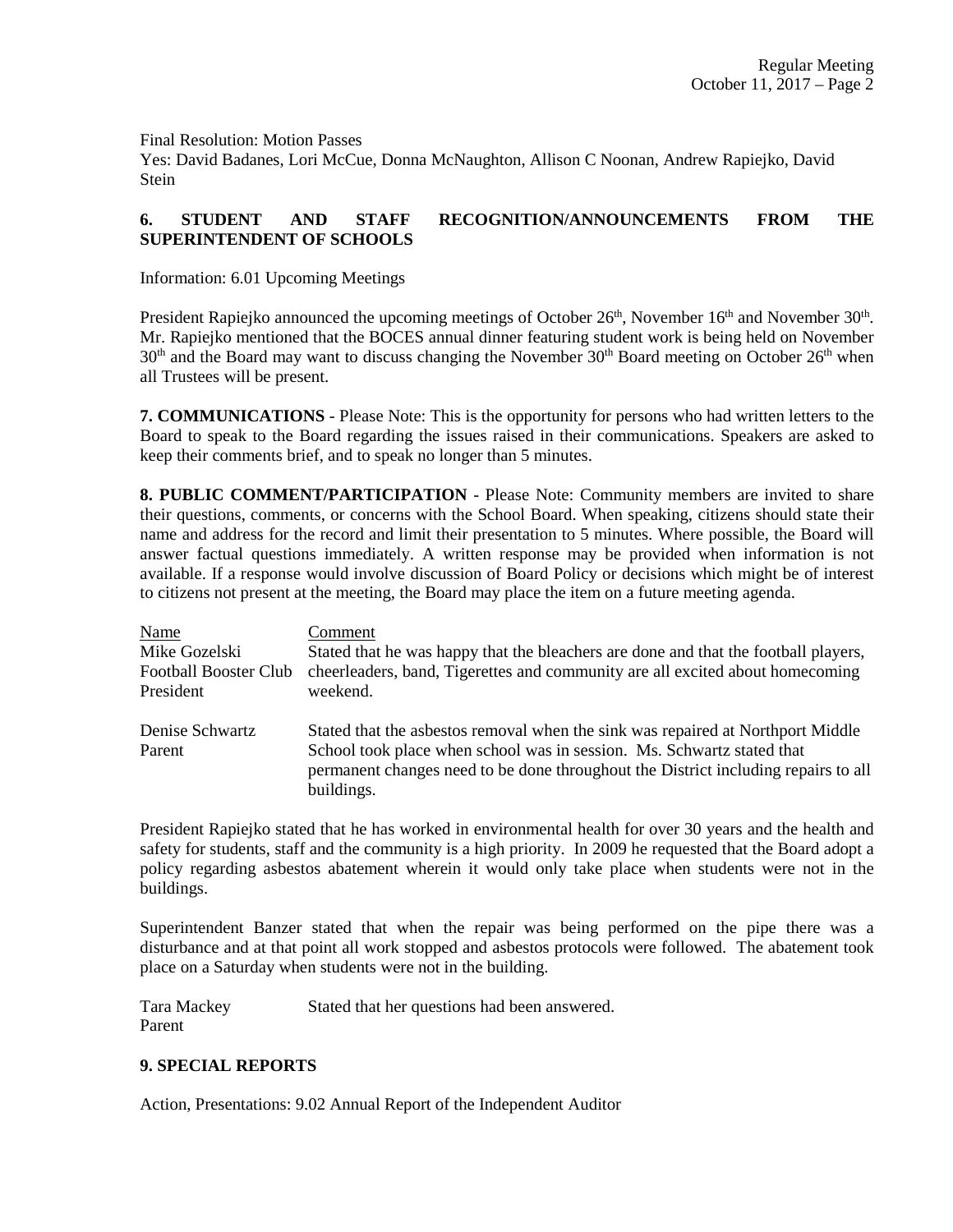Annual Report of the Independent Auditor, prepared by Cullen & Danowski, LLP, for the year ended June 30, 2017 - Mr. Peter Rodriguez presenting

Mr. Rodriguez stated that his firm audited the financial statements of the Northport-East Northport Union Free School District for the year ended June 30, 2017. Management's responsibility is for the preparation and fair presentation of the financial statements in accordance with accounting principles generally accepted including the design, implementation, and maintenance of internal controls. The Auditor's responsibility is to express an opinion on the financial statements based on the audit conducted in accordance with generally accepted auditing standards and the standards applicable to financial audits contained in the Government Auditing Standards, issued by the Comptroller General of the United States. Mr. Rodriguez stated that they gather enough evidence to express an opinion. Mr. Rodriguez stated that the District's financial statements for the year ended June 30, 2017 received an unmodified opinion, free of material misstatements. Mr. Rodriguez stated that his firm performed a single audit on federal grants and also expressed an unmodified opinion with no instances of noncompliance with grants, laws and regulations. The District's Extraclassroom Activity Fund received a qualified opinion. Mr. Rodriguez stated that the management letter had a few comments on areas to improve upon.

Mr. Rodriguez stated that the report is due to the New York State Education Department and the Comptroller's Office by October 15th and is submitted electronically. The Corrective Action Plans are due 90 days from the date the report is accepted by the Board of Education.

Trustee McCue, Audit Committee Chairperson, stated that the Audit Committee, at their October 2nd meeting, recommended that the Board accept the report.

Recommendation to accept the Annual Report of the Independent Auditor, prepared by Cullen & Danowski, LLP, for the year ended June 30, 2017

Motion by Lori McCue, second by Donna McNaughton. Final Resolution: Motion Passes Yes: David Badanes, Lori McCue, Donna McNaughton, Allison C Noonan, Andrew Rapiejko, David Stein

### **10. SUPERINTENDENT'S REPORT, GENERAL - FOR BOARD ACTION**

Action: 10.01 Personnel Actions Report Recommendation to approve the attached Personnel Actions Report

President Rapiejko announced the retirement of Carol McManus, Teacher Aide, after 32 years and 4 months of service to the District.

Motion by Allison C Noonan, second by David Stein. Final Resolution: Motion Passes Yes: David Badanes, Lori McCue, Allison C Noonan, Andrew Rapiejko, David Stein Abstain: Donna McNaughton

Action: 10.02 Schedule J - Committee on Special Education Recommendation to approve Schedule J - Committee on Special Education

Motion by Donna McNaughton, second by Lori McCue. Final Resolution: Motion Passes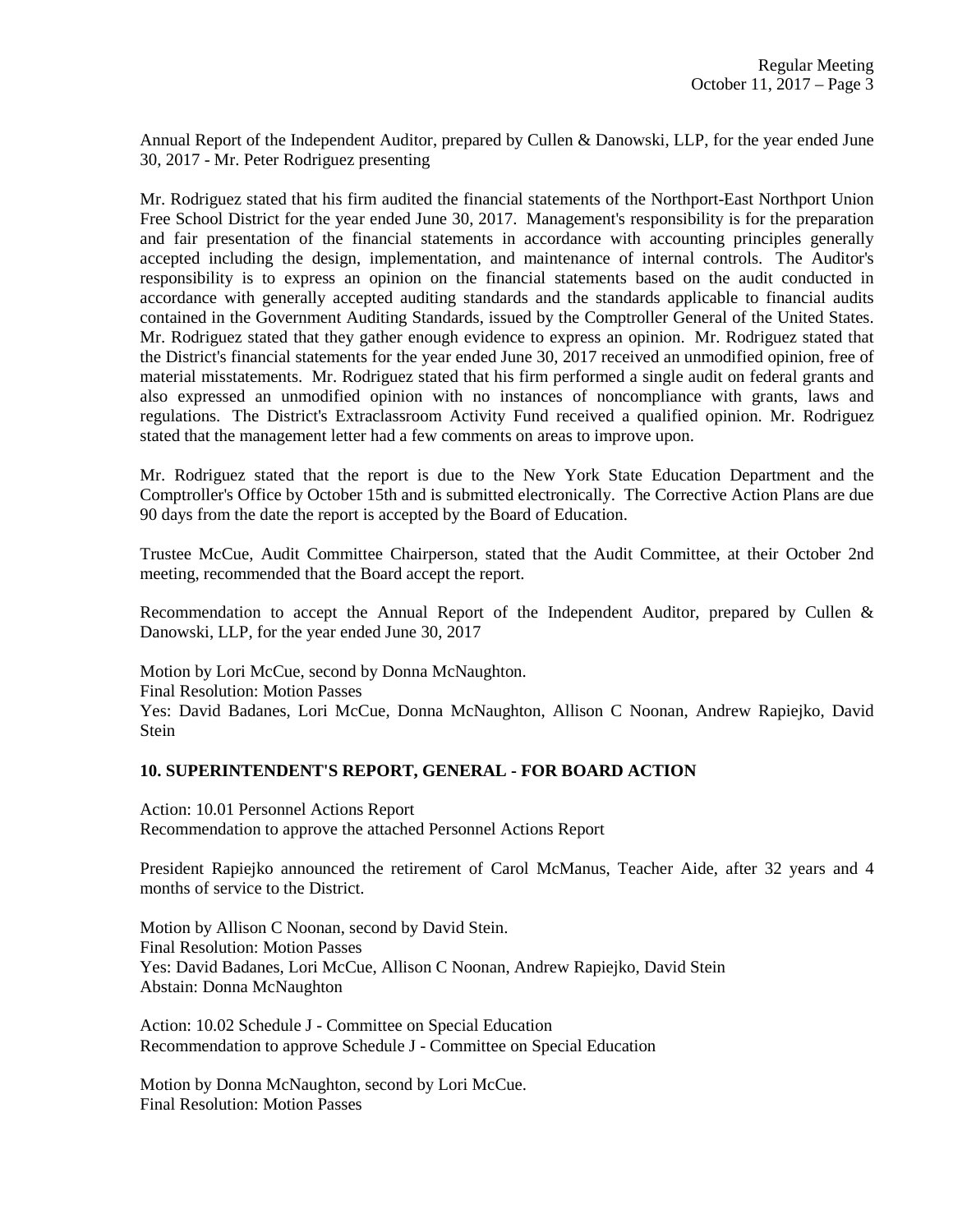Yes: David Badanes, Lori McCue, Donna McNaughton, Allison C Noonan, Andrew Rapiejko, David Stein

Action: 10.03 Textbook Recommendation to receive for a first read the following textbook:

10.03.1 The Musician's Guide to Theory and Analysis, Clendinning/Marvin, W.W. Norton and Company, 2016 (AP Music Theory, Grades 10-12)

Motion by Donna McNaughton, second by Lori McCue. Final Resolution: Motion Passes Yes: David Badanes, Lori McCue, Donna McNaughton, Allison C Noonan, Andrew Rapiejko, David Stein

### **11. SUPERINTENDENT'S REPORT, FINANCIAL - FOR BOARD ACTION**

Action: 11.01 BIDS Recommendation to take specified action on the following BIDS:

TRANSPORTATION:

11.01.1 AWARD: Transportation for District Students with Disabilities and District Students Attending Out-of-District Schools

SCHOOL LUNCH: 11.01.2 AWARD: Uniforms - School Lunch

Motion by Donna McNaughton, second by Lori McCue. Final Resolution: Motion Passes Yes: David Badanes, Lori McCue, Donna McNaughton, Allison C Noonan, Andrew Rapiejko, David Stein

Action: 11.02 My School Bucks Recommendation to approve the following resolution:

"BE IT RESOLVED, that the Board of Education hereby gratefully accepts a Growth Grant of \$750 from My School Bucks, to promote and grow our school lunch program and increase the 2017-2018 budget code C2860.4500.00.0000 by \$750 for this purpose.

BE IT RESOLVED, that the Board of Education hereby approves an increase in the revenue code C2770 of the 2017-2018 budget by \$750 with the understanding that this increase in revenue is the result of a Growth Grant from My School Bucks."

Motion by Donna McNaughton, second by Lori McCue. Final Resolution: Motion Passes Yes: David Badanes, Lori McCue, Donna McNaughton, Allison C Noonan, Andrew Rapiejko, David Stein

Action: 11.03 New York Hall of Science Field Trip Recommendation to approve the following resolution: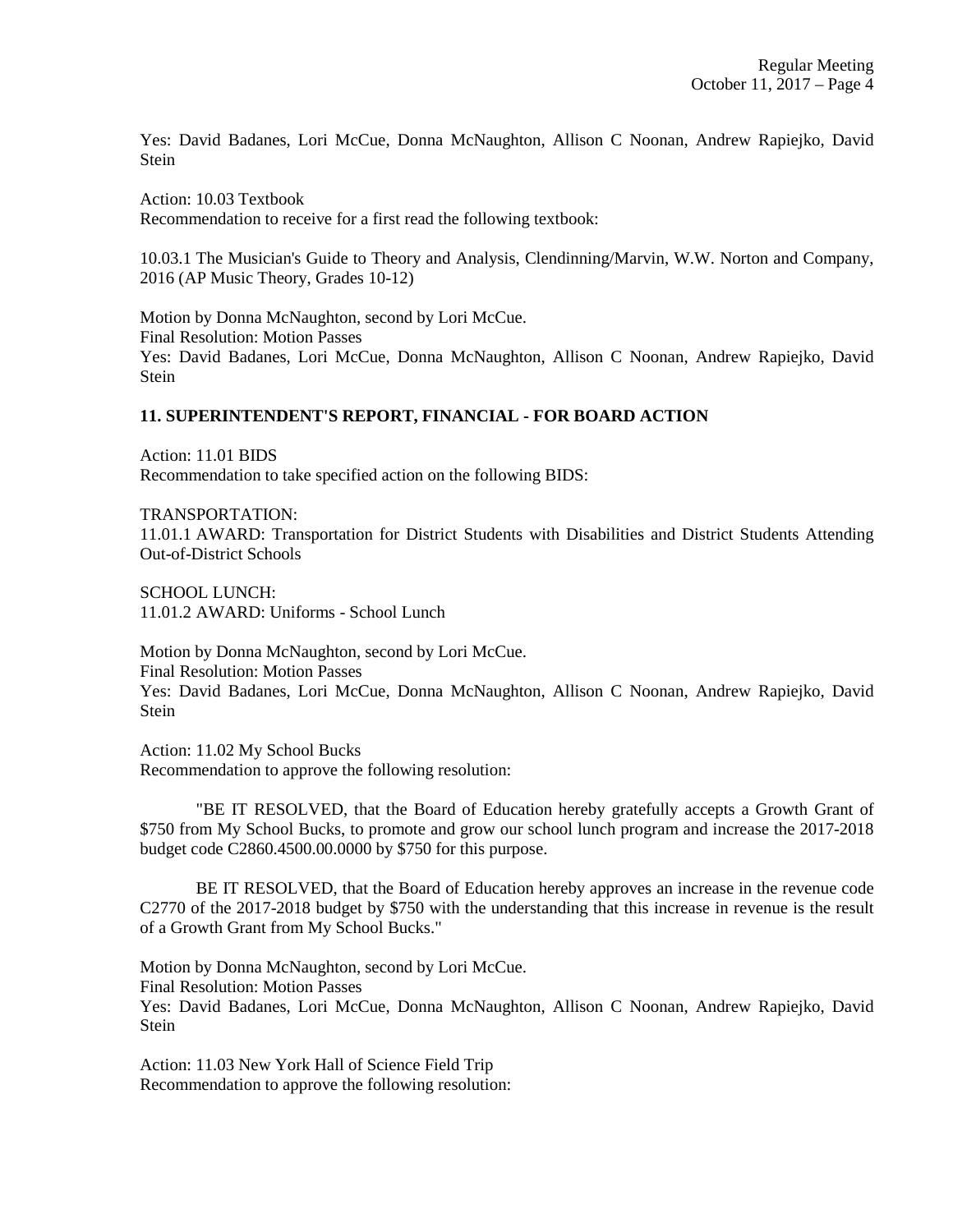"BE IT RESOLVED, that the Board of Education hereby gratefully accepts a donation of \$900 from Northport-East Northport residents whose names are more fully set forth in the attached document, for the cost of the Norwood Avenue Elementary School New York Hall of Science field trip and increase the 2017-2018 budget code A2110.4010.00.2901 by \$900 for this purpose.

BE IT RESOLVED, that the Board of Education hereby approves an increase in the revenue code A2705 of the 2017-2018 budget by \$900 with the understanding that this increase in revenue is the result of donations from Northport-East Northport residents."

Motion by Donna McNaughton, second by Lori McCue. Final Resolution: Motion Passes Yes: David Badanes, Lori McCue, Donna McNaughton, Allison C Noonan, Andrew Rapiejko, David Stein

Action: 11.04 Change Order Recommendation to approve the following Change Order:

11.04.1 Change Order No. 1 - Thermo Tech Boiler Replacement HS, SED Project #58-04-04-03-0-010 030, decrease in the amount of \$55,000.00

Motion by Donna McNaughton, second by Lori McCue. Final Resolution: Motion Passes

Yes: David Badanes, Lori McCue, Donna McNaughton, Allison C Noonan, Andrew Rapiejko, David Stein

Action: 11.05 Helping Hands Children Services

Recommendation to approve the following 2017-2018 Agreement between the Northport-East Northport Union Free School District and Helping Hands Children Services (Spec. Ed.):

11.05.1 Occupational Therapy, Speech/Language Therapy, Physical Therapy, Translation Services, Evaluations, ABA Services 11.05.2 Skilled Nurse Staffing Services 11.05.3 Academic Tutoring

Motion by Donna McNaughton, second by Lori McCue. Final Resolution: Motion Passes Yes: David Badanes, Lori McCue, Donna McNaughton, Allison C Noonan, Andrew Rapiejko, David **Stein** 

Action: 11.06 Garvies Point Museum and Preserve Recommendation to approve a Group Reservation between the Northport-East Northport Union Free School District and Garvies Point Museum and Preserve (FAS)

Motion by Donna McNaughton, second by Lori McCue. Final Resolution: Motion Passes Yes: David Badanes, Lori McCue, Donna McNaughton, Allison C Noonan, Andrew Rapiejko, David Stein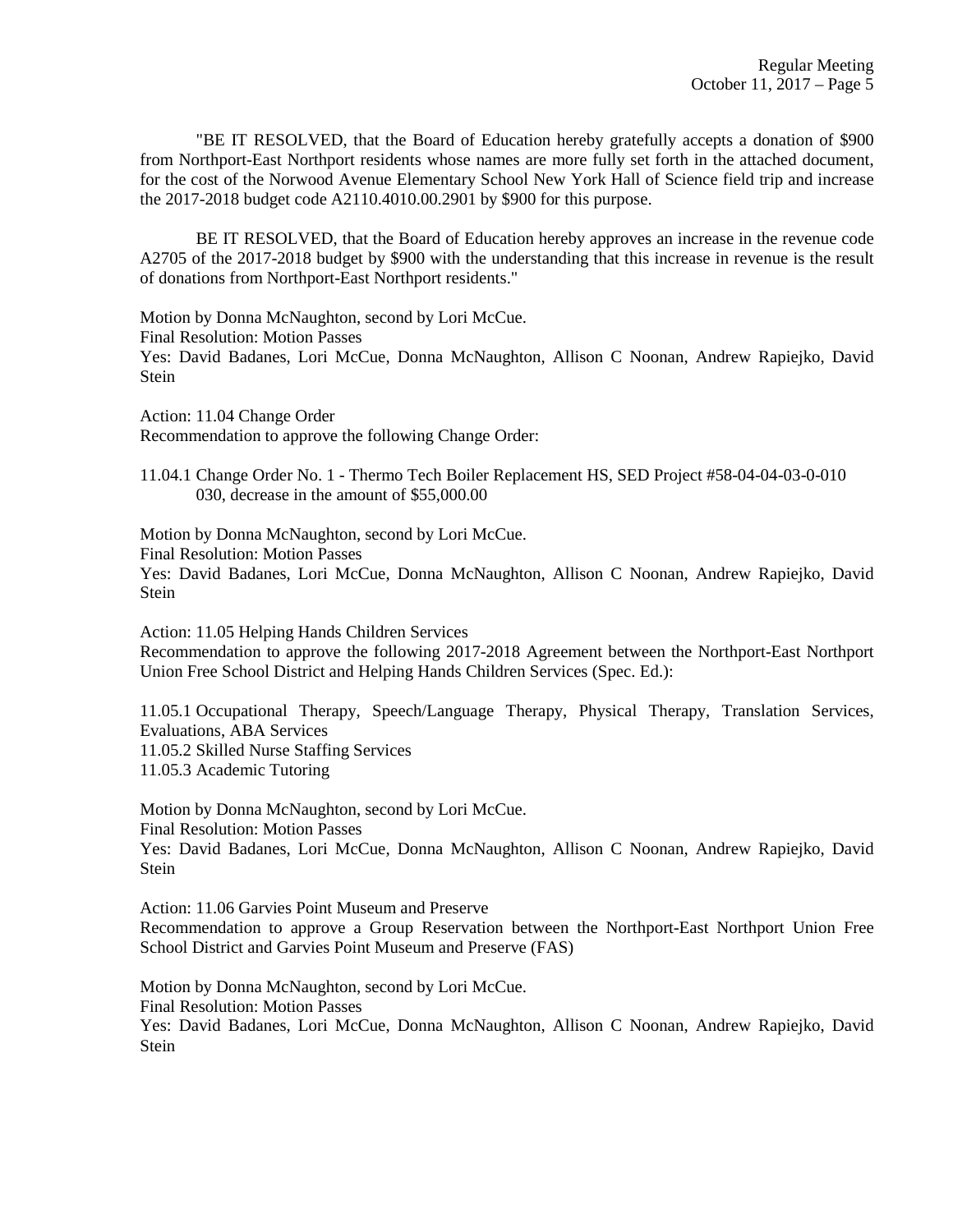Action: 11.07 Theatre Three

Recommendation to approve a Performance Confirmation between the Northport-East Northport Union Free School District and Theatre Three (NMS)

Motion by Donna McNaughton, second by Lori McCue.

Final Resolution: Motion Passes

Yes: David Badanes, Lori McCue, Donna McNaughton, Allison C Noonan, Andrew Rapiejko, David Stein

Action: 11.08 Robyn Mikulas, OT, PC

Recommendation to approve a 2017-2018 Agreement between the Northport-East Northport Union Free School District and Robyn Mikulas, OT, PC for Occupational Therapy Services (Spec. Ed.)

Motion by Donna McNaughton, second by Lori McCue. Final Resolution: Motion Passes Yes: David Badanes, Lori McCue, Donna McNaughton, Allison C Noonan, Andrew Rapiejko, David Stein

Action: 11.09 George O'Connor, Author

Recommendation to approve an Agreement between the Northport-East Northport Union Free School District and George O'Connor for a presentation and book signing (ENMS)

Motion by Donna McNaughton, second by Lori McCue.

Final Resolution: Motion Passes

Yes: David Badanes, Lori McCue, Donna McNaughton, Allison C Noonan, Andrew Rapiejko, David Stein

Action: 11.10 Method Test Prep

Recommendation to approve a 2017-2018 License Agreement between the Northport-East Northport Union Free School District and Method Test Prep for SAT and ACT prep classes (SSS)

Motion by Donna McNaughton, second by Lori McCue.

Final Resolution: Motion Passes

Yes: David Badanes, Lori McCue, Donna McNaughton, Allison C Noonan, Andrew Rapiejko, David Stein

Action: 11.11 North Fork Express

Recommendation to approve a Rider to Agreement between the Northport-East Northport Union Free School District and North Fork Express, Contract #2068828 and #2068829 (NMS)

Motion by Donna McNaughton, second by Lori McCue.

Final Resolution: Motion Passes

Yes: David Badanes, Lori McCue, Donna McNaughton, Allison C Noonan, Andrew Rapiejko, David Stein

Action: 11.12 Huntington UFSD

Recommendation to approve a Special Education Services Contract between the Board of Education of the Northport-East Northport Union Free School District and the Board of Education of the Huntington Union Free School District (Spec. Ed.)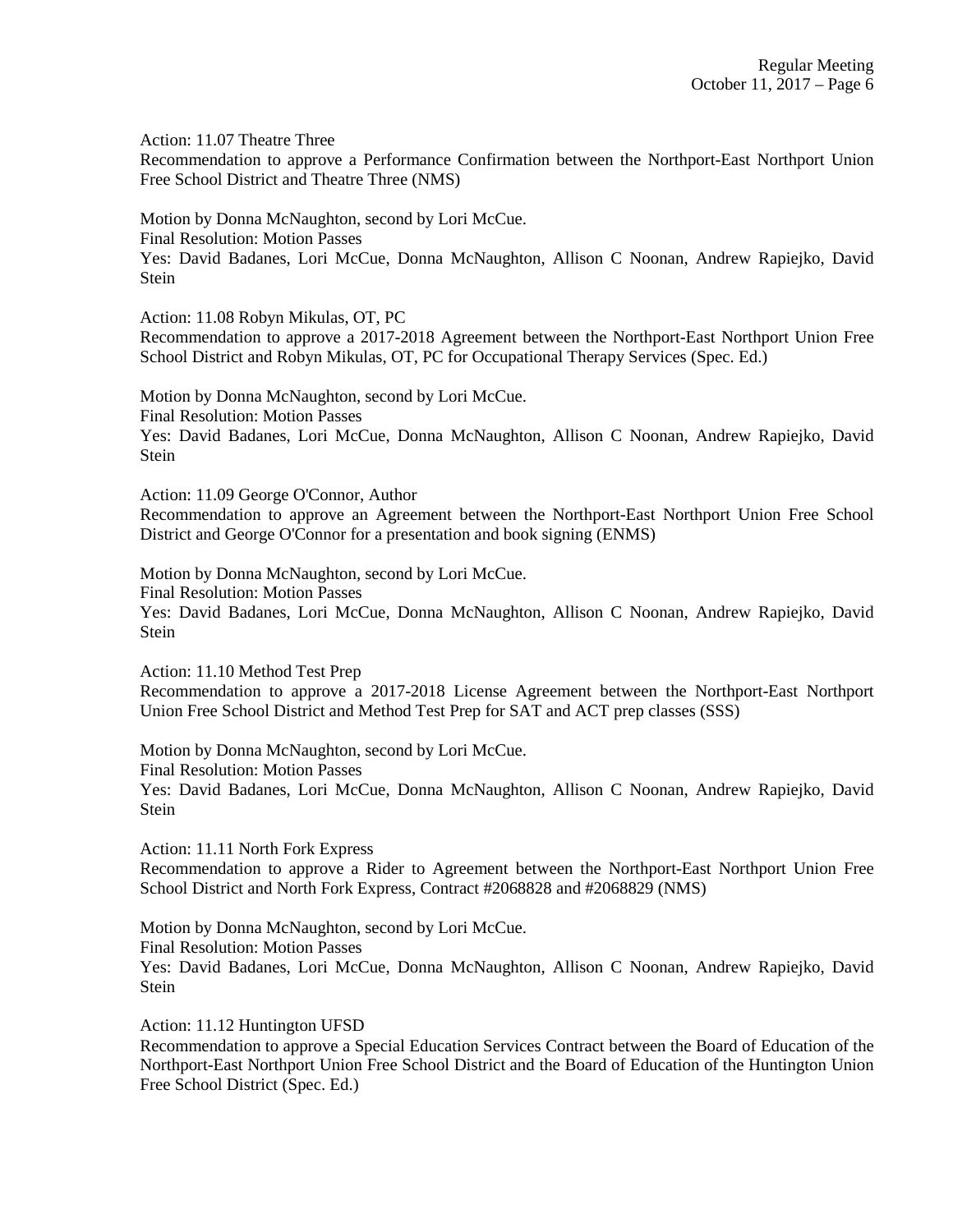Motion by Donna McNaughton, second by Lori McCue. Final Resolution: Motion Passes

Yes: David Badanes, Lori McCue, Donna McNaughton, Allison C Noonan, Andrew Rapiejko, David Stein

Action: 11.13 Eagle Scout Donation Recommendation to approve the following resolution:

"WHEREAS, Eagle Scout Kyle Mitard, has generously offered to donate and install a new bike rack at Ocean Avenue Elementary School; and

WHEREAS, the School District desires to accept Kyle Mitard's donation;

NOW, THEREFORE, BE IT RESOLVED, that the School District, without consideration, accepts the gift of a new bike rack and its installation from Eagle Scout Kyle Mitard"

Motion by Donna McNaughton, second by Lori McCue.

Final Resolution: Motion Passes

Yes: David Badanes, Lori McCue, Donna McNaughton, Allison C Noonan, Andrew Rapiejko, David Stein

Action: 11.14 Appropriated Reserves, Budget Confirmation and Tax Levy Recommendation to approve the following resolutions regarding Appropriated Reserves, Confirm Budget and Set Tax Levy for 2017-2018:

"RESOLVED that, pursuant to voter approval on May 16, 2017 of Proposition No. 1, the 2017- 2018 Budget Appropriation shall be, Proposition 1 - Annual School District Budget \$163,306,840, Total Budget Appropriation \$163,306,840"

"RESOLVED that, pursuant to Section 1318, Subdivision 1, of the Real Property Tax Law, the District shall retain \$6,532,273 of its 2016-2017 total unassigned fund balance, said amount being 4.00% of the voter approved budget and shall apply to the 2017-2018 tax levy the sum of \$2,500,000, the remainder of the 2016-2017 total unassigned fund balance."

"RESOLVED that, pursuant to Subdivision 12 of Section 1604 of the Education Law, the estimated receipts, including the application of the remaining unassigned fund balance as determined above and the required levy of taxes for school district purposes, be established as follows: Estimated Receipts - \$20,334,434, Tax Levy (includes estimated STAR reimbursement of \$8,250,000) - \$142,972,406"

"RESOLVED that, pursuant to 259 and Subdivision 5(a), Section 1804 of the Education Law, the following additional tax levy also be established: For the School District Library as requested by the Library Trustees - \$9,791,600"

"RESOLVED that, pursuant to Section 8 of the Suffolk County Tax Act and based upon the assessed valuation which has been certified to the District by the Town Assessor, the following computed tax rate per \$100 of assessed valuations be adopted and order certified to the Supervisor of the Town, together with the dollar amounts to be raised by the President of the Board: For Regular School Purposes (Amount to be Levied) \$142,972,406 (Estimated Tax Rate/\$100 AV) \$178.948; For School District Public Library (Amount to be Levied) \$9,791,600 (Estimated Tax Rate/\$100 AV) \$12.255"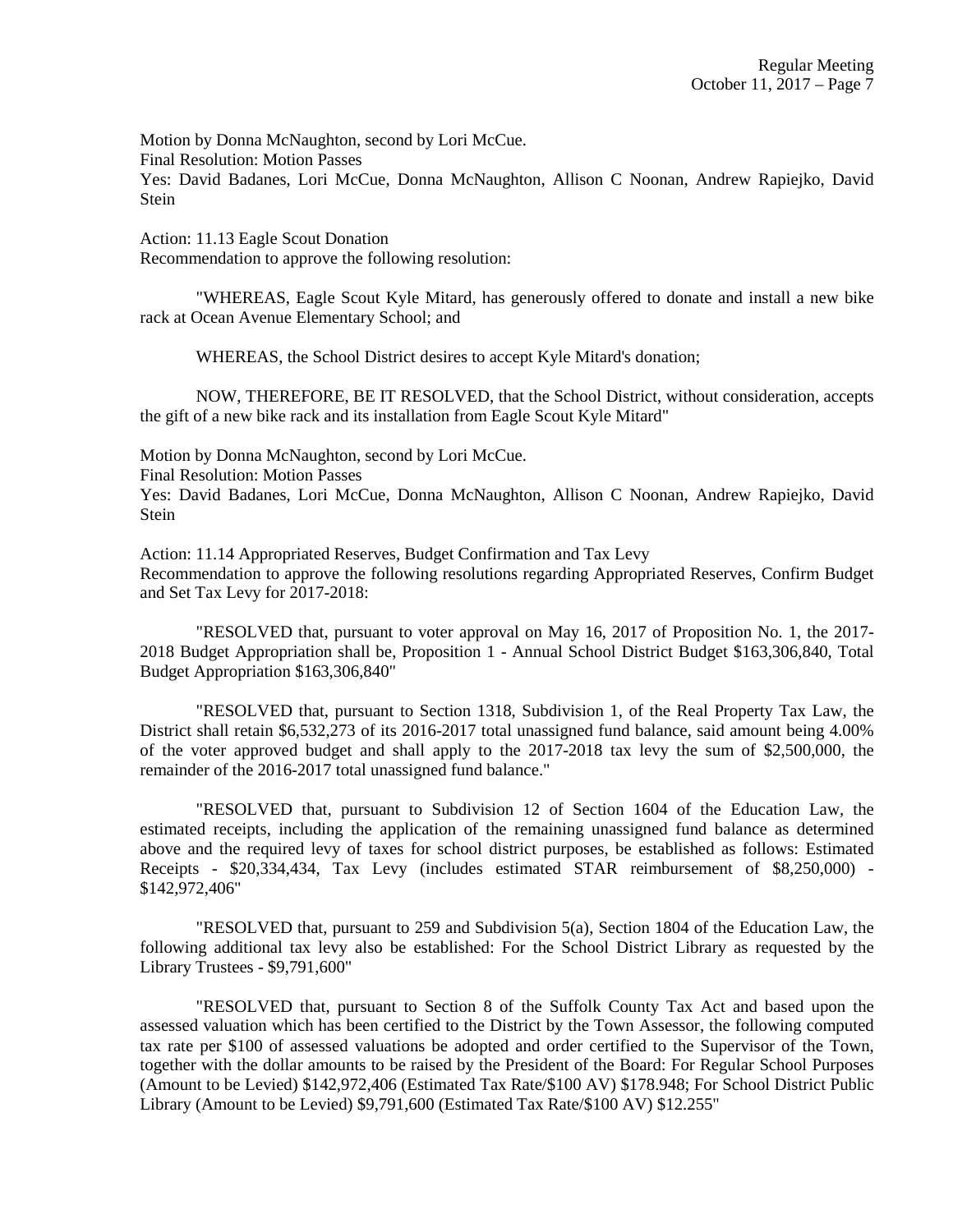Motion by Donna McNaughton, second by Lori McCue.

Final Resolution: Motion Passes

Yes: David Badanes, Lori McCue, Donna McNaughton, Allison C Noonan, Andrew Rapiejko, David Stein

Action: 11.15 Claims Auditor's Report Recommendation to approve the Claims Auditor's Reports and Schedule of Claims for payments dated:

August 11, 2017 (Payroll Trust & Agency Warrant), August 15, 2017 (Accounts Payable Warrant), August 25, 2017 (Payroll Trust & Agency Warrant), August 31, 2017 (Accounts Payable Warrant), August 2017 (Claims Audit Report)

Motion by Donna McNaughton, second by Lori McCue. Final Resolution: Motion Passes Yes: David Badanes, Lori McCue, Donna McNaughton, Allison C Noonan, Andrew Rapiejko, David Stein

Action: 11.16 Treasurer's Report and Monthly Summary of Receipts and Disbursements Recommendation to approve the Treasurer's Report and Monthly Summary of Receipts and Disbursements:

11.16.1 Treasurer's report for the period June 1, 2017 through June 30, 2017 11.16.2 Monthly Summary of Receipts and Disbursements for June 2017

Motion by Donna McNaughton, second by Lori McCue. Final Resolution: Motion Passes Yes: David Badanes, Lori McCue, Donna McNaughton, Allison C Noonan, Andrew Rapiejko, David Stein

Action: 11.17 Schedule of Investments Recommendation to approve the Schedule of Investments as of June 30, 2017

Motion by Donna McNaughton, second by Lori McCue. Final Resolution: Motion Passes Yes: David Badanes, Lori McCue, Donna McNaughton, Allison C Noonan, Andrew Rapiejko, David Stein

Action: 11.18 Collateral Schedule Recommendation to approve the Collateral Schedule as of June 30, 2017

Motion by Donna McNaughton, second by Lori McCue. Final Resolution: Motion Passes Yes: David Badanes, Lori McCue, Donna McNaughton, Allison C Noonan, Andrew Rapiejko, David Stein

Action: 11.19 Bank Reconciliation Recommendation to approve the Bank Reconciliation Report for the Month Ended June 30, 2017

Motion by Donna McNaughton, second by Lori McCue. Final Resolution: Motion Passes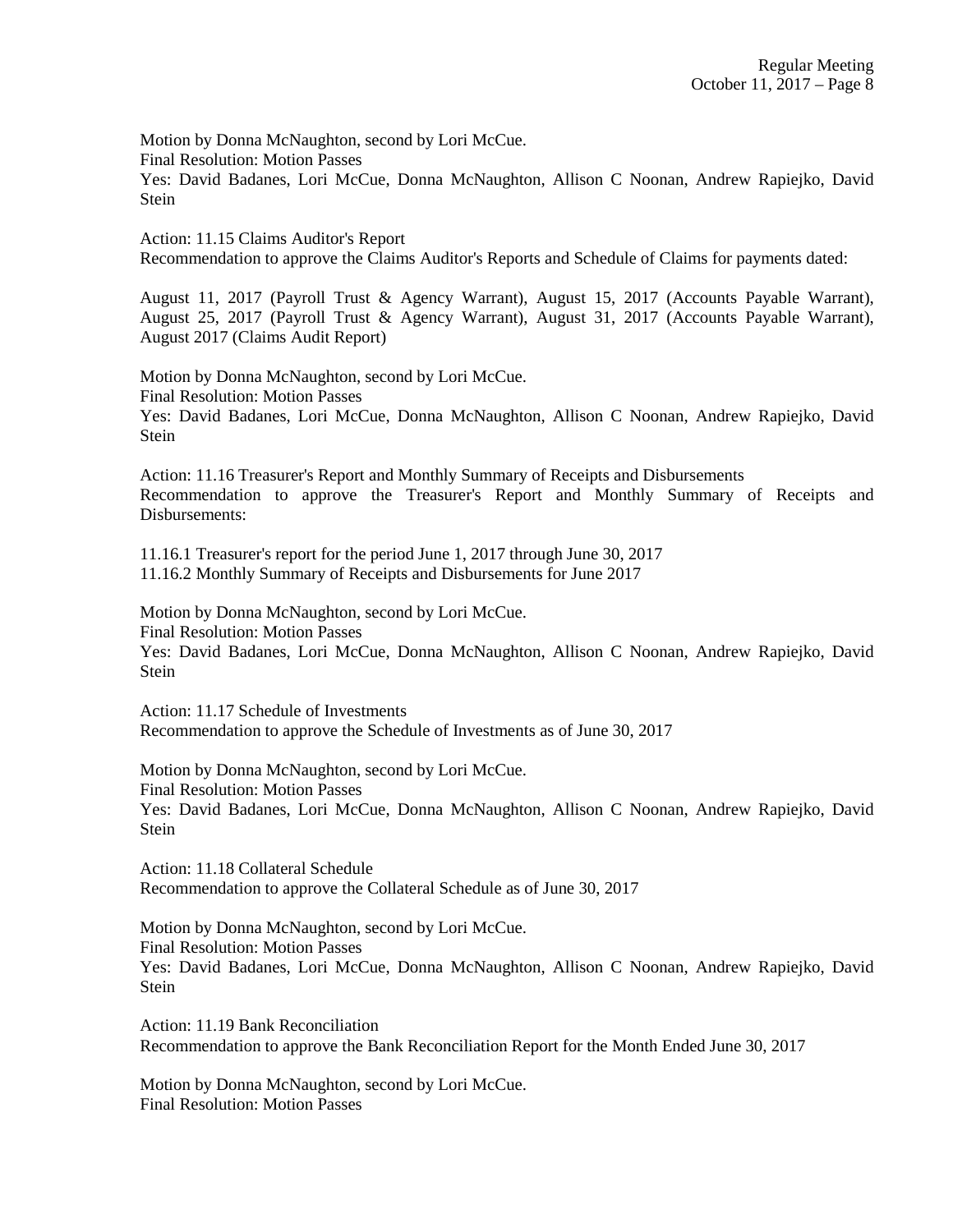Yes: David Badanes, Lori McCue, Donna McNaughton, Allison C Noonan, Andrew Rapiejko, David Stein

Action: 11.20 General Fund Projected Cash Flow Statement Recommendation to approve the General Fund Projected Cash Flow Statement for the year ending 2016- 2017, Actual Data July 1, 2016 - June 30, 2017

Motion by Donna McNaughton, second by Lori McCue. Final Resolution: Motion Passes Yes: David Badanes, Lori McCue, Donna McNaughton, Allison C Noonan, Andrew Rapiejko, David **Stein** 

Action: 11.21 Monthly Revenue and Budget Status Report - School Lunch Fund Recommendation to approve the Monthly Revenue and Budget Status Report - School Lunch Fund for the Month Ending June 30, 2017

Motion by Donna McNaughton, second by Lori McCue. Final Resolution: Motion Passes Yes: David Badanes, Lori McCue, Donna McNaughton, Allison C Noonan, Andrew Rapiejko, David

Stein

Action: 11.22 Monthly Revenue and Budget Status Report - Special Aid Fund Recommendation to approve the Monthly Revenue and Budget Status Report - Special Aid Fund for the Month Ending June 30, 2017

Motion by Donna McNaughton, second by Lori McCue.

Final Resolution: Motion Passes

Yes: David Badanes, Lori McCue, Donna McNaughton, Allison C Noonan, Andrew Rapiejko, David Stein

Action: 11.23 Monthly Revenue and Budget Status Report - General Fund Recommendation to approve the Monthly Revenue and Budget Status Report - General Fund for the Month Ending June 30, 2017

Motion by Donna McNaughton, second by Lori McCue. Final Resolution: Motion Passes Yes: David Badanes, Lori McCue, Donna McNaughton, Allison C Noonan, Andrew Rapiejko, David Stein

Action: 11.24 Monthly Revenue and Budget Status Report - Capital Fund Recommendation to approve the Monthly Revenue and Budget Status Report - Capital Fund for the Month Ending June 30, 2017

Motion by Donna McNaughton, second by Lori McCue. Final Resolution: Motion Passes Yes: David Badanes, Lori McCue, Donna McNaughton, Allison C Noonan, Andrew Rapiejko, David Stein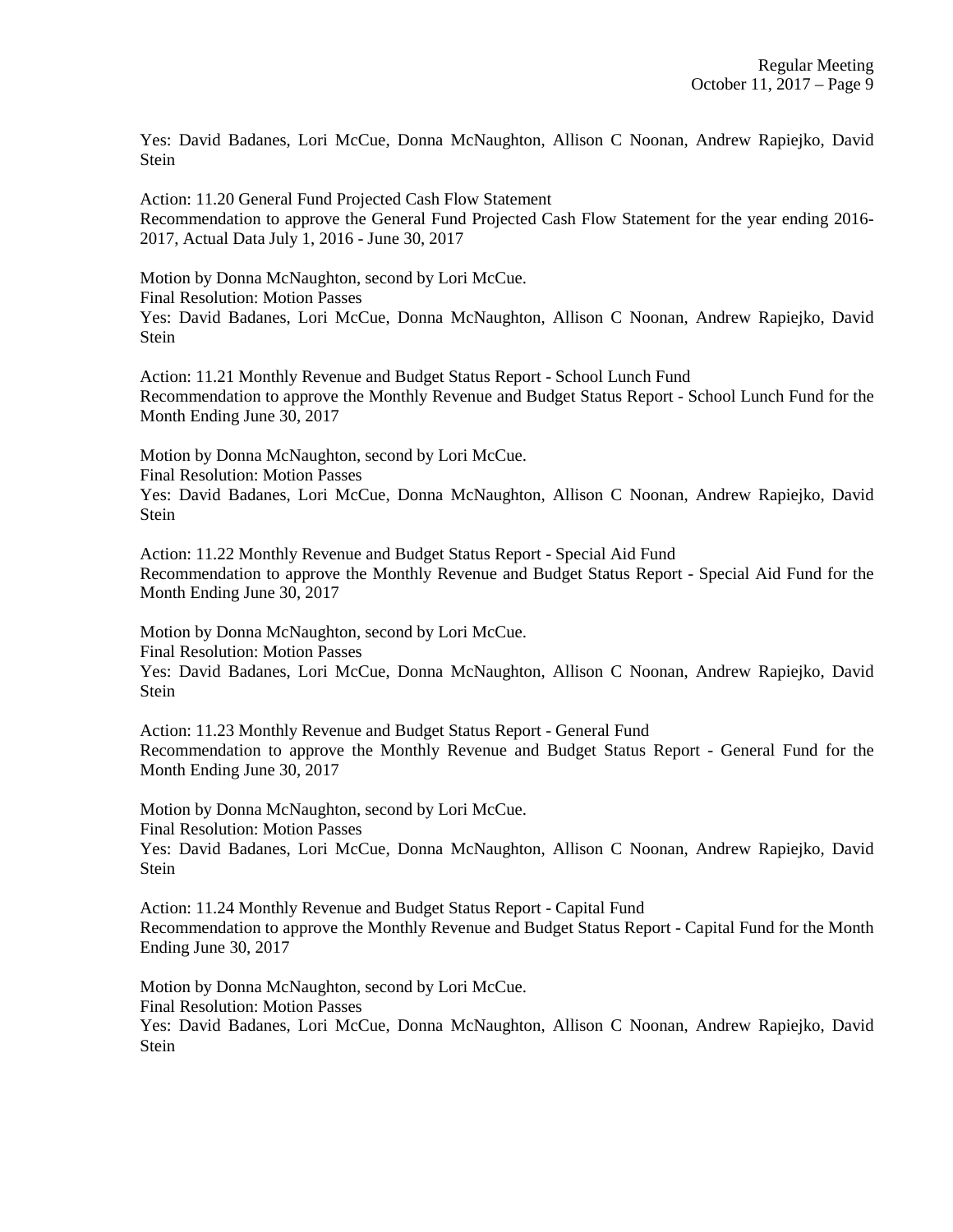Action: 11.25 School Lunch Profit and Loss Statement

Recommendation to approve the School Lunch Profit and Loss Statement for the Month Ending June 30, 2017

Motion by Donna McNaughton, second by Lori McCue. Final Resolution: Motion Passes Yes: David Badanes, Lori McCue, Donna McNaughton, Allison C Noonan, Andrew Rapiejko, David Stein

Action: 11.26 Quarterly Student Activity Account Reports Recommendation to approve the Quarterly Student Activity Account Reports for the period April 1, 2017 - June 30, 2017:

11.26.1 Northport High School 11.26.2 East Northport Middle School 11.26.3 Northport Middle School

Motion by Donna McNaughton, second by Lori McCue. Final Resolution: Motion Passes Yes: David Badanes, Lori McCue, Donna McNaughton, Allison C Noonan, Andrew Rapiejko, David Stein

Action: 11.27 Transfer of General Fund Appropriations Recommendation to approve the Transfer of General Fund Appropriations in the 2017-2018 fiscal year

Motion by Donna McNaughton, second by Lori McCue.

Final Resolution: Motion Passes

Yes: David Badanes, Lori McCue, Donna McNaughton, Allison C Noonan, Andrew Rapiejko, David **Stein** 

Action: 11.28 Transfer of Special Aid Fund Appropriations Recommendation to approve the Transfer of Special Aid Fund Appropriations in the 2017-2018 fiscal year

Motion by Donna McNaughton, second by Lori McCue. Final Resolution: Motion Passes Yes: David Badanes, Lori McCue, Donna McNaughton, Allison C Noonan, Andrew Rapiejko, David Stein

Action: 11.29 Urban Studies Field Trip Donation Recommendation to approve the following resolution:

"BE IT RESOLVED, that the Board of Education hereby gratefully accepts a donation of \$604 from Northport-East Northport residents whose names are more fully set forth in the attached document, for the purposes of covering the cost of transportation for the Northport High School Urban Studies class field trip on September 28, 2017 and increase the 2017-2018 budget code A2110.4161.30.2903 by \$604 for this purpose.

BE IT RESOLVED, that the Board of Education hereby approves an increase in the revenue code A2705 of the 2017-2018 budget by \$604 with the understanding that this increase in revenue is the result of donations from Northport-East Northport residents."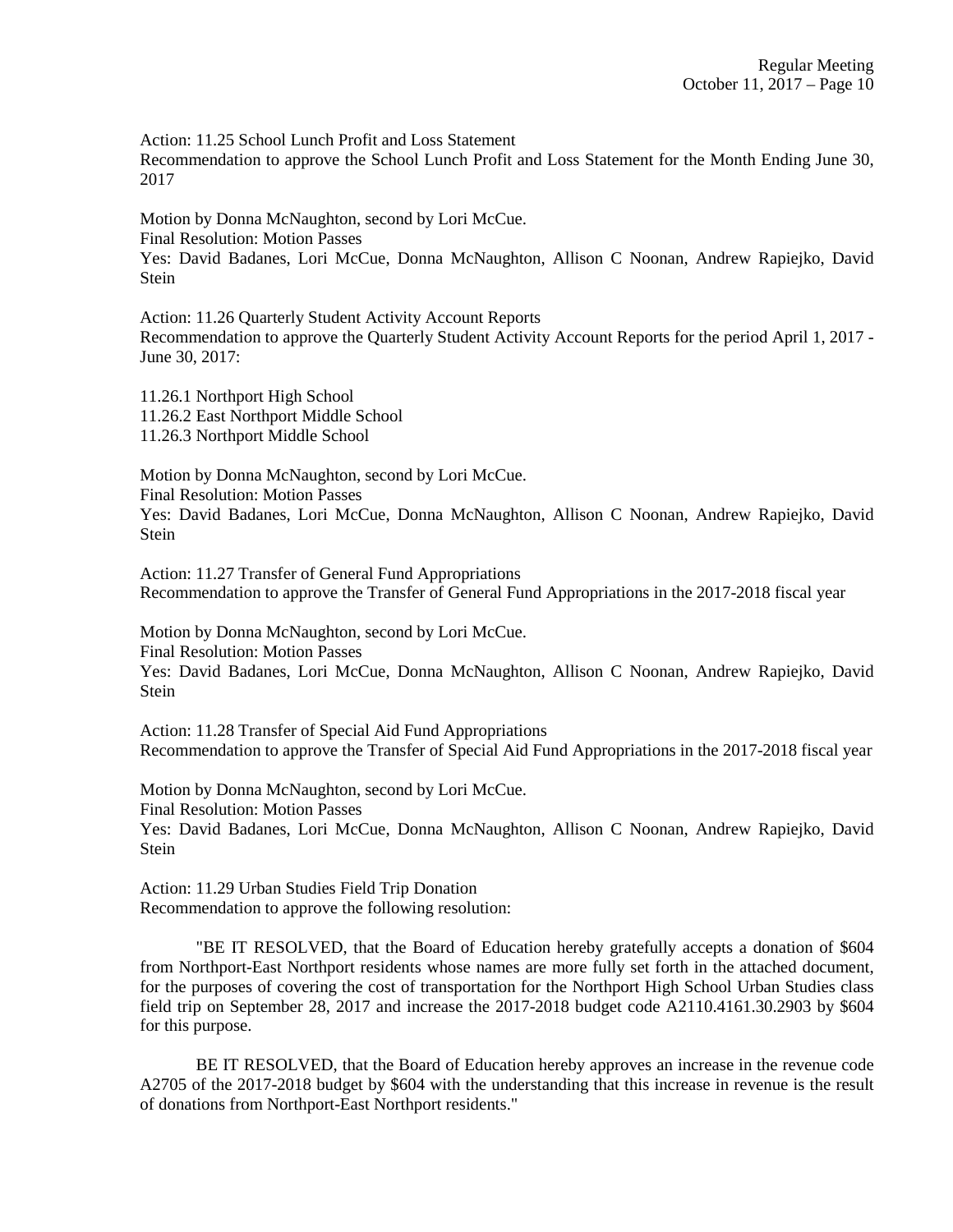Motion by Donna McNaughton, second by Lori McCue. Final Resolution: Motion Passes Yes: David Badanes, Lori McCue, Donna McNaughton, Allison C Noonan, Andrew Rapiejko, David **Stein** 

Action: 11.30 Great South Bay Field Trip Donation Recommendation to approve the following resolution:

"BE IT RESOLVED, that the Board of Education hereby gratefully accepts a donation of \$7,351 from the Northport Middle School Student Activity Account, for the purpose of students attending the Western Suffolk BOCES Fire Island Lighthouse/Captree Boat Basin field trip between September 26 and September 29, 2017 and increase the 2017-2018 budget code A2060.4900.00.2805 by \$7,351 for this purpose.

BE IT RESOLVED, that the Board of Education hereby approves an increase in the revenue code A2705 of the 2017-2018 budget by \$7,351 with the understanding that this increase in revenue is the result of donations from the Northport Middle School Student Activity Account"

Motion by Donna McNaughton, second by Lori McCue.

Final Resolution: Motion Passes

Yes: David Badanes, Lori McCue, Donna McNaughton, Allison C Noonan, Andrew Rapiejko, David Stein

Action: 11.31 Surplus Equipment

Recommendation to declare the attached list of equipment, which is owned by the District that are broken and no longer in use, as surplus and dispose of according to Board policy

Motion by Donna McNaughton, second by Lori McCue.

Final Resolution: Motion Passes

Yes: David Badanes, Lori McCue, Donna McNaughton, Allison C Noonan, Andrew Rapiejko, David **Stein** 

### **12. SUPERINTENDENT'S REPORT - FOR INFORMATION ONLY**

Information: 12.01 Schedule H - Use of Facilities

Information: 12.02 Budget Transfers for the period September 1, 2017 through October 4, 2017 - As per Board Policy #6150 all transfers between salary codes up to \$25,000 and transfers between all other codes up to \$10,000 are to be reported to the Board of Education as an information item

Information: 12.03 UTN PDC

Information: 12.04 NASA PDC

### **13. UNFINISHED BUSINESS**

Discussion: 13.01 Longitudinal Study

Board discussion regarding the request for a longitudinal study and related issues regarding Northport Middle School will take place on October  $26<sup>th</sup>$ , when it is expected that all Trustees will be present. Not